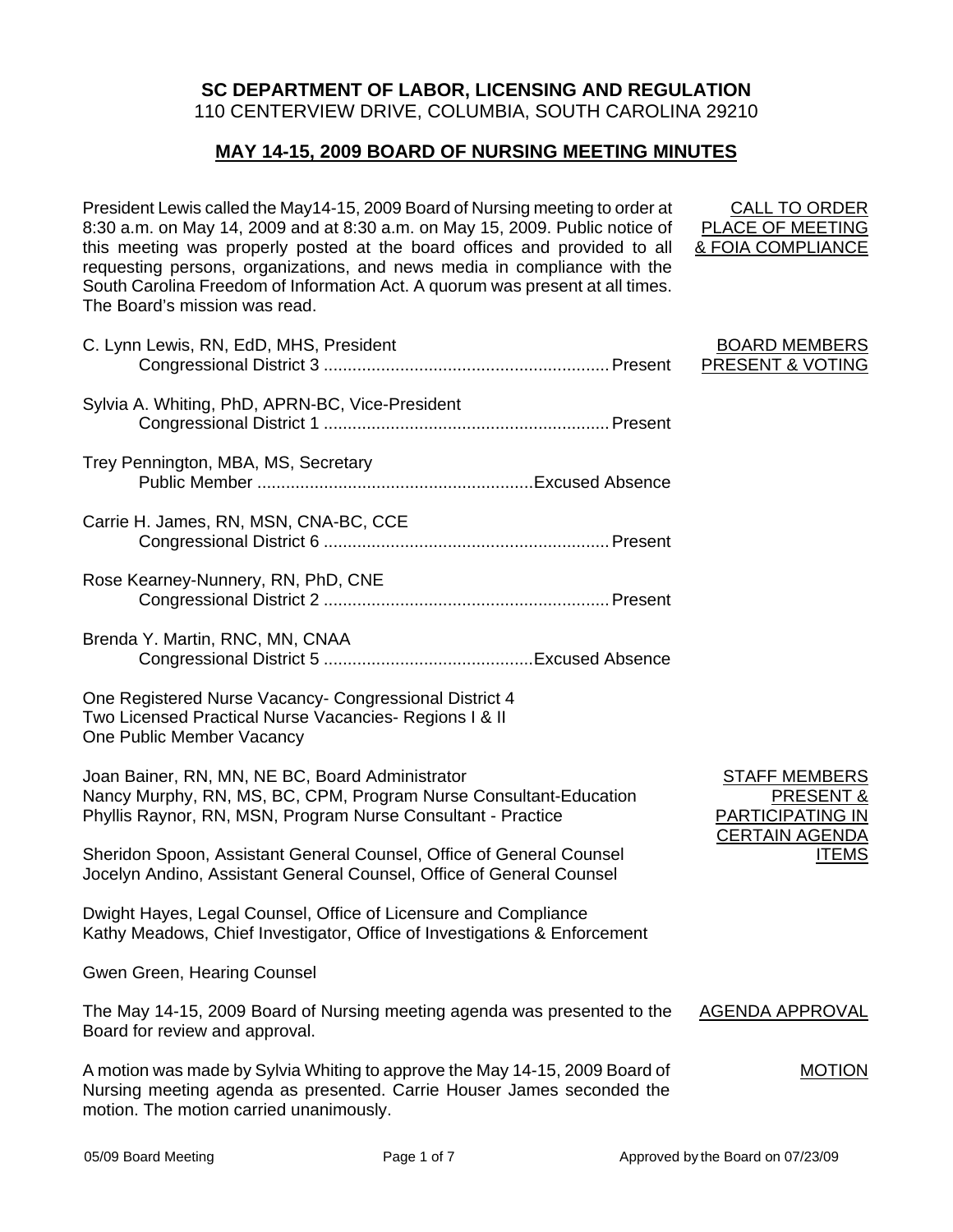The following informational items were presented on the Consent Agenda for Board for approval.

### APPROVAL OF CONSENT AGENDA

MOTION

MOTION

APPROVAL OF MINUTES

*For Information: NCLEX RN/PN Summary Statistics for Jan. 1 –Mar.31, 2009 For Information: Response to 2008 NCLEX Passing Rate Deficiency Citation* 

- *1. Aiken Technical College ADN*
- *2. Francis Marion University BSN*
- *3. Piedmont Technical College ADN*
- *4. South Carolina State University BSN*
- *5. Spartanburg Community College ADN*

*For Information: Worksite Information Sheet & Approval Form For Information: Online Application For Information: Veterinary Medical Examiners Bd Letter-"Nurse" in VMEPA* 

*For Information: Use of Dialectical Behavior Therapy (DBT)–Sheheen* 

A motion was made by Sylvia Whiting to approve the May 14-15, 2009 meeting consent agenda as presented. Rose Kearney-Nunnery seconded the motion. The motion carried unanimously.

The March 26-27, 2009 Board of Nursing meeting minutes were presented for Board review and approval.

A motion was made by Sylvia Whiting to approval of the March 26-27, 2009 Board of Nursing Meeting Minutes with changes. Rose Kearney-Nunnery seconded the motion. The motion carried unanimously.

Nancy Murphy, Nurse Consultant for Education will receive the National Council of State Boards of Nursing Exceptional Contribution Award at their Mid-Year Meeting in August. This award is given for significant contribution by board staff. ANNOUNCEMENT

Ms. Bainer presented proposed changes to the Disciplinary Sanctions Guidelines Chart. Changes included clarifying prescription fraud to include controlled substances with dependency as well as prescription fraud with no dependency, adding possession of controlled or uncontrolled substances without authority, adding failure by advanced practice registered nurses (APRN) to notify Board of change in preceptor information or practice site and adding Nurse Practice Act citations for each violation. Further discussion included but was not limited to other Department of Labor, Licensing and Regulation (LLR) licensing boards adjusting the document for use in their areas, other boards of nursing showing interest in our form, National Council of State Boards of Nursing (NCSBN) courses that may be appropriate for APRN.

A motion was made by Rose Kearney-Nunnery to approve the changes to the Disciplinary Sanctions Guidelines Chart with the addition of the National Council of State Boards of Nursing (NCSBN) Disciplinary Actions – What Every Nurse Should Know to the comment section as a preferred class for advanced practice registered nurses (APRN). Carrie Houser James seconded the motion. The motion carried unanimously.

Ms. Bainer provided the Board with a copy of the fiscal impact study for possible regulation of Medication Assistants-Certified (MA-C) which was supplied to the LLR Budget Officer. Discussion included but was not limited to the number of people who would fall under this registration, limits on disciplinary actions that

**DISCIPLINARY** SANCTIONS GUIDELINES CHART

REVISION TO

MOTION

FISCAL IMPACT/ FEASIBILITY STUDY-MEDICATION ASSISTANT –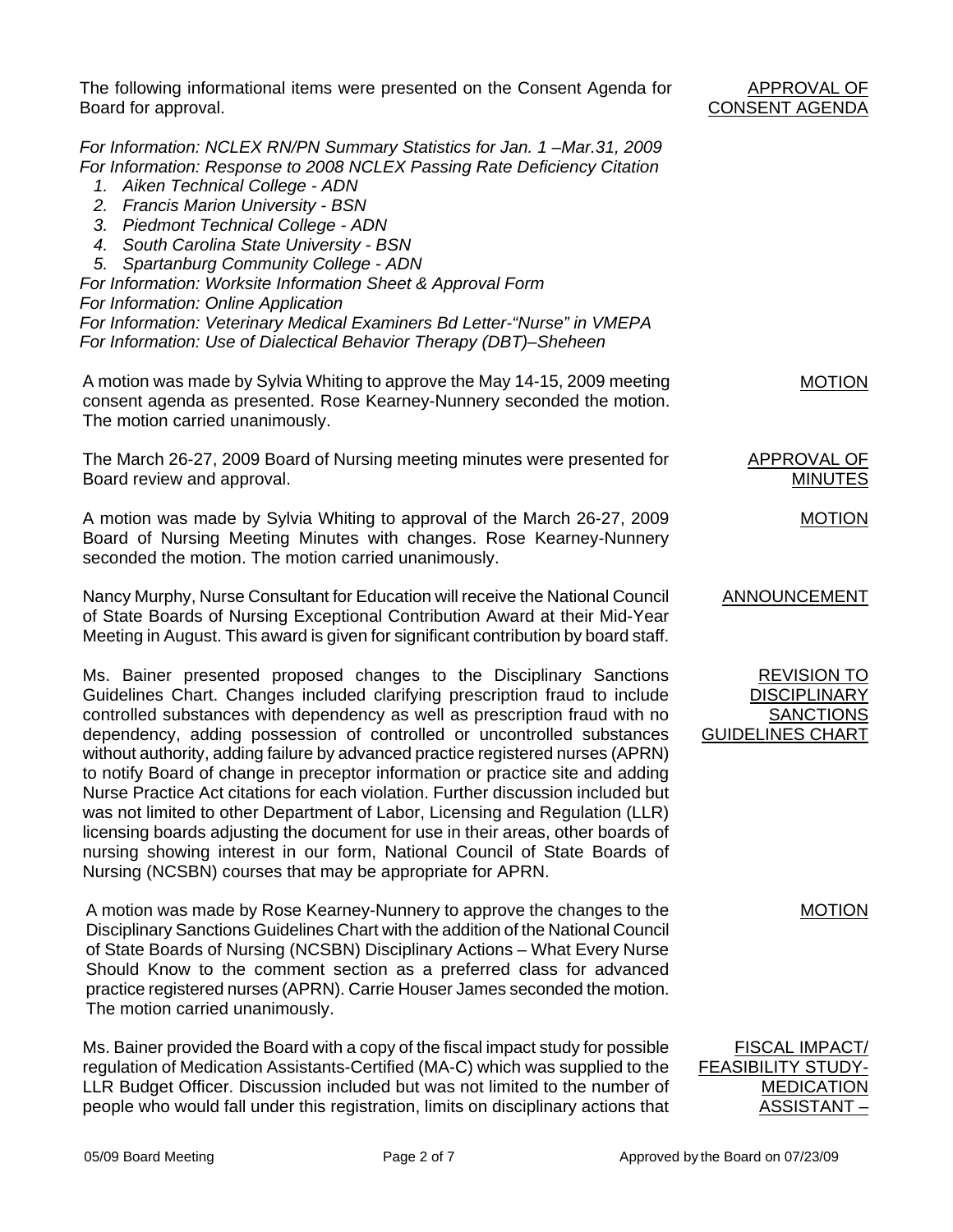could be taken and other agencies who currently work with the certified nursing assistants interested in the Board of Nursing regulating CNA as well as MA-C.

The Board was presented with changes to the Guidelines for Approval of Licensure Recommendations. Changes were made to comply with the Compact and Office of Licensure and Compliance (OLC) process changes. Discussion included but was not limited to schools conducting criminal background checks (CBC) with involvement of facilities in more severe or complicated cases which has decreased the number of examination candidates with serious criminal background problems, concerns about elder abuse included in domestic violence charges, cases under items a - j of #3 are reviewed by the administrator, use of disciplinary sanctions guidelines for terms and conditions of licensure, other licensing boards' processes for "yes" answers on applications, reports of licensure approvals will be generated by new system in fall, need for report of approvals at the next meeting, and need for Board to ratify licensure decisions.

A motion was made by Rose Kearney-Nunnery to add "are considered in terms of recency and severity" under #3 of the Guidelines for Approval of Licensure Recommendations. Sylvia Whiting seconded the motion. The motion carried unanimously. MOTION

A motion was made by Rose Kearney-Nunnery to delete the first sentence in #6 of the Guidelines for Approval of Licensure Recommendations and reword the last sentence to read "Licensure decisions are provided for information to the full Board at its next regular meeting for ratification." Carrie Houser James seconded the motion. The motion carried unanimously.

A motion was made by Rose Kearney-Nunnery to amend #5 of the Guidelines for Approval of Licensure Recommendations by adding a sentence requiring applicants whose convictions do not fall within the parameters listed must make a personal appearance before the Board. Sylvia Whiting seconded the motion. The motion carried unanimously.

A motion was made by Rose Kearney-Nunnery to approve the Guidelines for Approval of Licensure Recommendations as amended. Carrie Houser James seconded the motion. The motion carried unanimously.

The Board was provided with the Resolutions Committee Report and Recommendations for cases reviewed since the January 2009 Board meeting utilizing the Board approved Disciplinary Sanctions Guidelines.

A motion was made by Rose Kearney-Nunnery to approve the Resolutions Committee Report and Recommendations for Consent Agreements. Sylvia Whiting seconded the motion. The motion carried unanimously.

A motion was made by Rose Kearney-Nunnery to approve the Resolutions Committee Recommendations for Dismissals. Sylvia Whiting seconded the motion. The motion carried unanimously.

A motion was made by Rose Kearney-Nunnery to approve the Resolutions Committee Recommendations for Dismissals with Letters of Concern. Sylvia Whiting seconded the motion. The motion carried unanimously. MOTION

CERTIFIED (MA-C).

REVISION TO POLICY

-LICENSURE RECOMMENDATION APPROVAL

MOTION

MOTION

MOTION

RESOLUTION

& REQUEST

MOTION

MOTION

COMMITTEE REPORT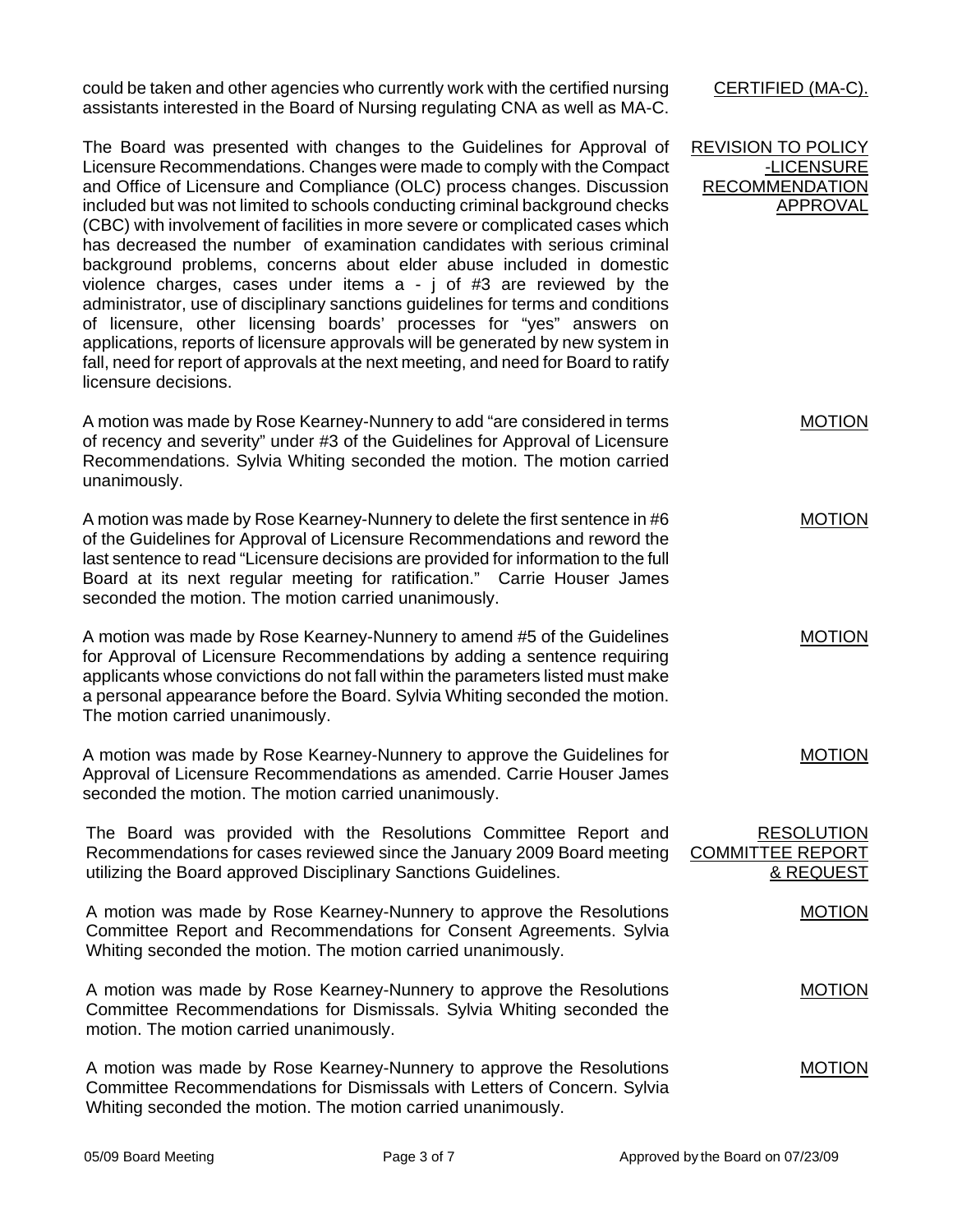Forest E. Mahan, Vice President for Academic Affairs and Theresa Wright, Nursing Chair at Northeastern Technical College appeared before the Board to provide an update on their associate degree nursing (ADN) program which was granted initial approval by the Board in 2008. They provided a chart indicating the administrative changes made since the initial approval.

A motion was made by Rose Kearney-Nunnery to accept the information on administrative changes from Northeastern Technical College as information. Carrie Houser James seconded the motion. The motion carried unanimously.

No official action required was required by the Board on this matter.

At its July 2007 meeting, the Board of Nursing granted initial approval status for **DENMARK TECHNICAL** the Denmark Technical College Practical Nursing Program. The first class from that program graduated in July 2008. The Board was provided with a copy of the February 2009 Site Survey Report as well as the college's response was provided to the Board for their review. Representatives from the school were present to discuss the materials and to answer questions from the Board.

A motion was made by Rose Kearney-Nunnery to grant full approval of the Denmark Technical College Practical Nursing Program for five years. Carrie Houser James seconded the motion. The motion carried unanimously.

Aiken Technical College submitted a request employ an adjunct faculty member who holds an associate degree in nursing, baccalaureate degree in chemistry and a masters degree in business administration. This proposed faculty member would teach Fundamentals of Nursing Care as well as be a clinical adjunct instructor for the practical nursing program for Medical/Surgical Nursing I and II. Representatives from the school were present to discuss the materials and to answer questions from the Board.

A motion was made by Rose Kearney-Nunnery to deny Aiken Technical College's request to employ an adjunct faculty member without a baccalaureate or masters degree in nursing. Sylvia Whiting seconded the motion. The motion carried unanimously.

Public and private consent agreements were provided the Board with for their review and consideration. These consent agreements were signed by respondents in lieu of disciplinary hearings. The Board may accept, amend, or reject the agreements. Respondents may sign the consent agreement amended by the Board but still have the right to request a panel hearing in lieu of signing the amended agreement.

A motion was made by Rose Kearney-Nunnery to accept the public consent agreements for Cases #2005-12, #2008-45, #2007-394/2008-136, #2006-504, #2009-49, #2007-382, #2008-331, #2008-424, #2008-530, #2008-411, #2008- 405, #2008-496, #2008-578, #2008-561, #2008-288, #2008-358, #2008-581, #2006-33, #2008-385, #2008-202/ #2008-370, #2008-257, #2006-186/ #2007- 332, #2007-452 as well as a voluntary surrender as presented. Sylvia Whiting seconded the motion. The motion carried unanimously.

| <b>NORTHEASTERN</b> |  |
|---------------------|--|
| TECHNICAL COLLEGE   |  |

MOTION

COLLEGE INITIAL TO FULL PROGRAM APPROVAL

MOTION

AIKEN TECHNICAL COLLEGE REQUEST FOR FACULTY APPROVAL

MOTION

CONSENT AGREEMENTS

MOTION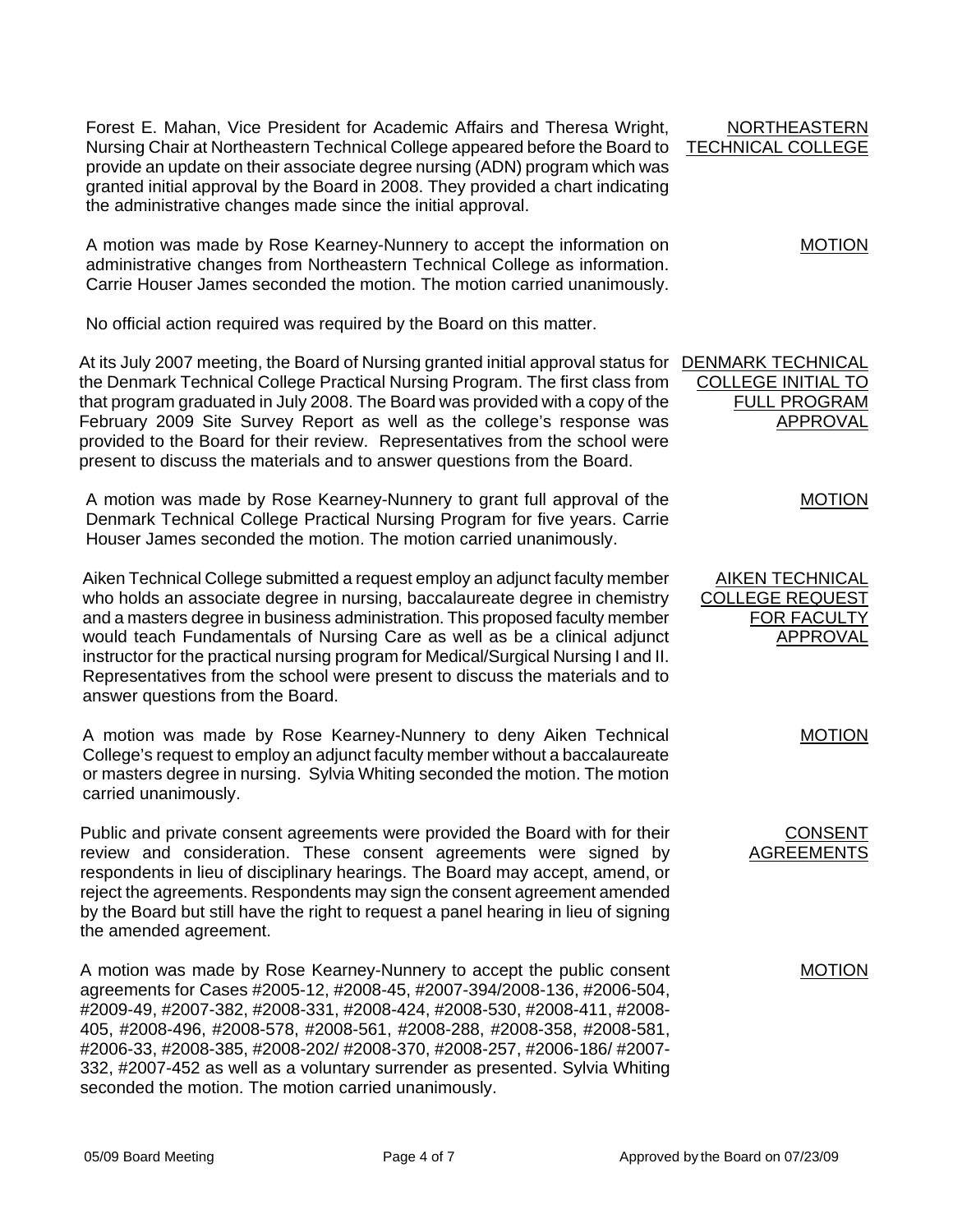A motion was made by Lynn Lewis to amend and/or correct public consent agreements for Cases #2009-74, #2009-44, #2008-378, #2008-533, #2007-469 and #2008-510 as presented. Rose Kearney-Nunnery seconded the motion. The motion carried unanimously. A motion was made by Rose Kearney-Nunnery to amend and/or correct the private consent agreement for Case #2008-359. Sylvia Whiting seconded the motion. The motion carried unanimously. A motion was made by Rose Kearney-Nunnery to accept a private consent agreement in a Cases #2008-407, #2008-369, #2008-437, #2007-399, #2008- 268, #2007-409, #2007-359, #2007-431, #2007-265, #2008-429, #2008-49, #2008-46, #2008-534 and #2006-269 as presented. Carrie Houser James seconded the motion. The motion carried unanimously. A motion was made by Rose Kearney-Nunnery to accept public consent agreements for a licensure application and three cases of noncompliance with a Board order. Carrie Houser James seconded the motion. The motion carried unanimously. A motion was made by Rose Kearney-Nunnery to accept the public consent agreements for Cases #2008-188, #2008-345, #2007-429, #2008-290, #2008- 335, #2008-385 and #2008-522 as well as a private consent agreement for unlicensed practice as presented. Carrie Houser James seconded the motion. The motion carried unanimously. A motion was made by Rose Kearney-Nunnery to amend the public consent agreement for Case #2007-224. Carrie Houser James seconded the motion. The motion carried unanimously. MOTION MOTION MOTION MOTION MOTION MOTION Hearings before the Board of Nursing. Panel Reports The Board reviewed Hearing Panels' Reports, transcripts and exhibits to determine appropriate sanctions. Respondents appeared before the Board to respond to questions regarding their panel report. Respondents were aware of their right to legal counsel. Recovering Professional Program (RPP) representatives from were present to respond to questions in cases regarding their clients. A motion was made by Rose Kearney-Nunnery in Cases #2005-65 / #2006-227 to accept the Hearing Panel's Findings of Facts, Conclusions of Law and Recommendation to indefinitely suspend Respondent's license and requiring Respondent personally appear before the Board to seek reinstatement. Carrie Houser James seconded the motion. The motion carried unanimously. A motion was made by Sylvia Whiting in Cases #2007-60 to accept the Hearing Panel's Findings of Facts, Conclusions of Law and Recommendation to continue the suspension of Respondent's license, Respondent must comply with March 2008 order, Respondent must re-enroll with RPP, receive an evaluation with results provided to the Board and to require Respondent personally appear **HEARINGS** PANEL REPORTS/ MOTION MOTION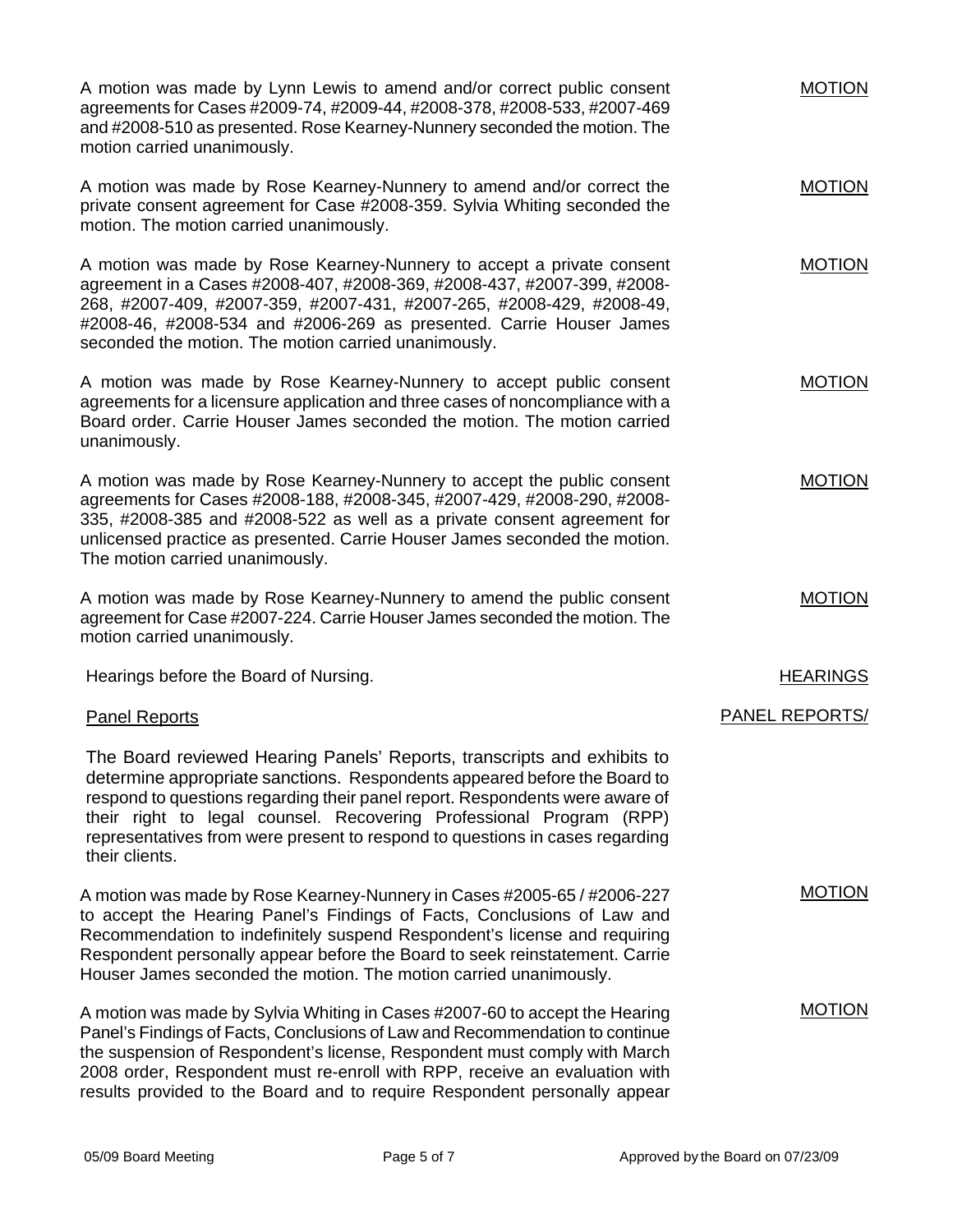before the Board to seek reinstatement. Carrie Houser James seconded the motion. The motion carried unanimously.

A motion was made by Carrie Houser James in Cases #2003-518 to accept the Hearing Panel's Findings of Facts, Conclusions of Law and Recommendation to revoke Respondent's license. Rose Kearney-Nunnery seconded the motion. The motion carried unanimously. MOTION

A motion was made by Rose Kearney-Nunnery in Cases #2007-339 / #2008-4 to accept the Hearing Panel's Findings of Facts, Conclusions of Law and Recommendation to indefinitely suspend Respondent's license with the provision for a stay if Respondent re-enrolls with the Recovering Professional Program (RPP). Sylvia Whiting seconded the motion. The motion carried unanimously.

#### Memoranda of Agreement (MOA)

The Board reviewed memoranda of agreement (MOA) stipulating to violation of the Nurse Practice Act to determine appropriate sanctions. Respondent appeared before the Board to respond to questions regarding the MOA. Recovering Professional Program (RPP) representatives from were present to respond to questions in cases regarding their clients if appropriate.

In Case #2007-137, Respondent signed a Memorandum of Agreement, waived right to a panel hearing and right to an attorney. Respondent appeared before the Board without legal counsel.

A motion was made by Sylvia Whiting to go into executive session for the purpose of receiving legal counsel in Case #2007-137. Rose Kearney-Nunnery seconded the motion. The motion carried unanimously.

A motion was made by Sylvia Whiting to return to the hearing in Case #2007- 137. Rose Kearney-Nunnery seconded the motion. The motion carried unanimously. No actions were taken during executive session.

A motion was made by Sylvia Whiting to issue a public reprimand. Rose Kearney-Nunnery seconded the motion. The motion carried with one nay vote by Carrie Houser James.

#### **FRIDAY, MAY 15, 2009**

Ms. Bainer reported that she was the moderator for the National Council of State Boards of Nursing (NCSBN) IT Summit. Staff from the Office of Licensure and Compliance (OLC) attended the summit. Ms. Bainer shared that a great deal of information was shared during this meeting to include but not limited to information on Fraud and Imposter Tracking System (FITS), QuickConfirm and NURSYS.

The Board reviewed the National Council of State Boards of Nursing (NCSBN) Mission, Vision and Values.

Ms. Bainer reported she has been working on the Legal Aspects Workshop as part of her Institute of Regulatory Excellence project. As part of that project, T.R.E.E

MOTION

MEMORANDA OF AGREEMENT

MOTION

MOTION

MOTION

NCSBN IT SUMMIT

NCSBN MISSION &

GOALS